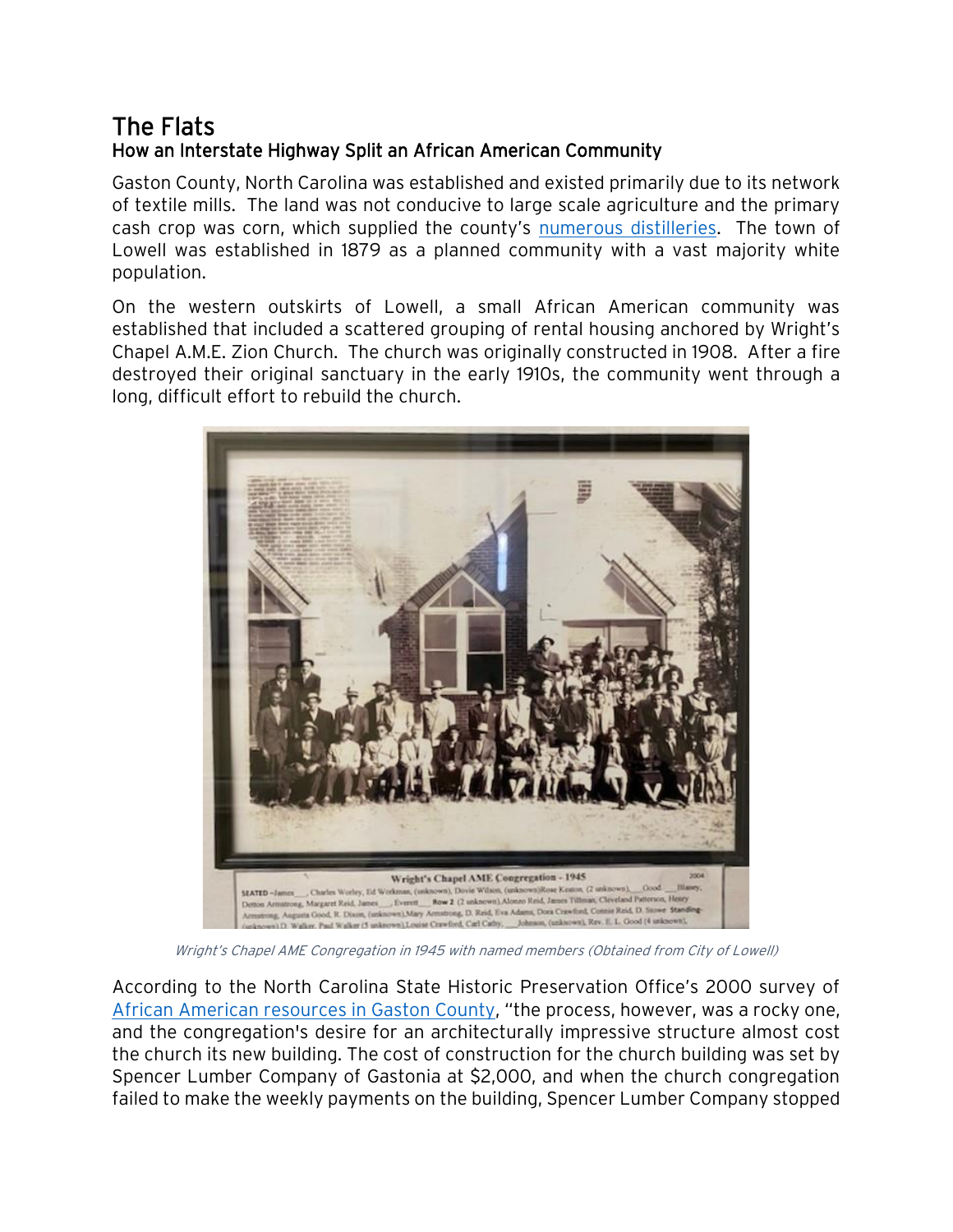work on the building, which was lacking a roof and completely unfinished on the inside, and reclaimed it. Fortunately, the Company sold the building to Joe Hudson, a local white banker, who donated the building and deeded the parcel of land to the church trustees. The building was finally finished in the 1920s by a contractor from Clover, South Carolina, and remains as one of the most impressive African American resources in the county." The current structure is noted as one of the finest examples of Gothic Revival architecture in the county. The Church is eligible for listing on the National Register of Historic Places as a Gaston County historic resource (GS0383).



Wright's Chapel AME Zion Church in 2017 (Obtained from NCDOT I-5917 Historic Structures Survey Report)

Over time, the African American community in Lowell came to be recognized as "The Flats, or Wright's Chapel" and was home to "hundreds of black families, a black-owned store, and a school for young black children." The boundaries of "The Flats" were South Main Street, Henderson Street, Branch Street, Kenworthy Street, Cobb Street, Reid Street, Gist Street and Odum Drive.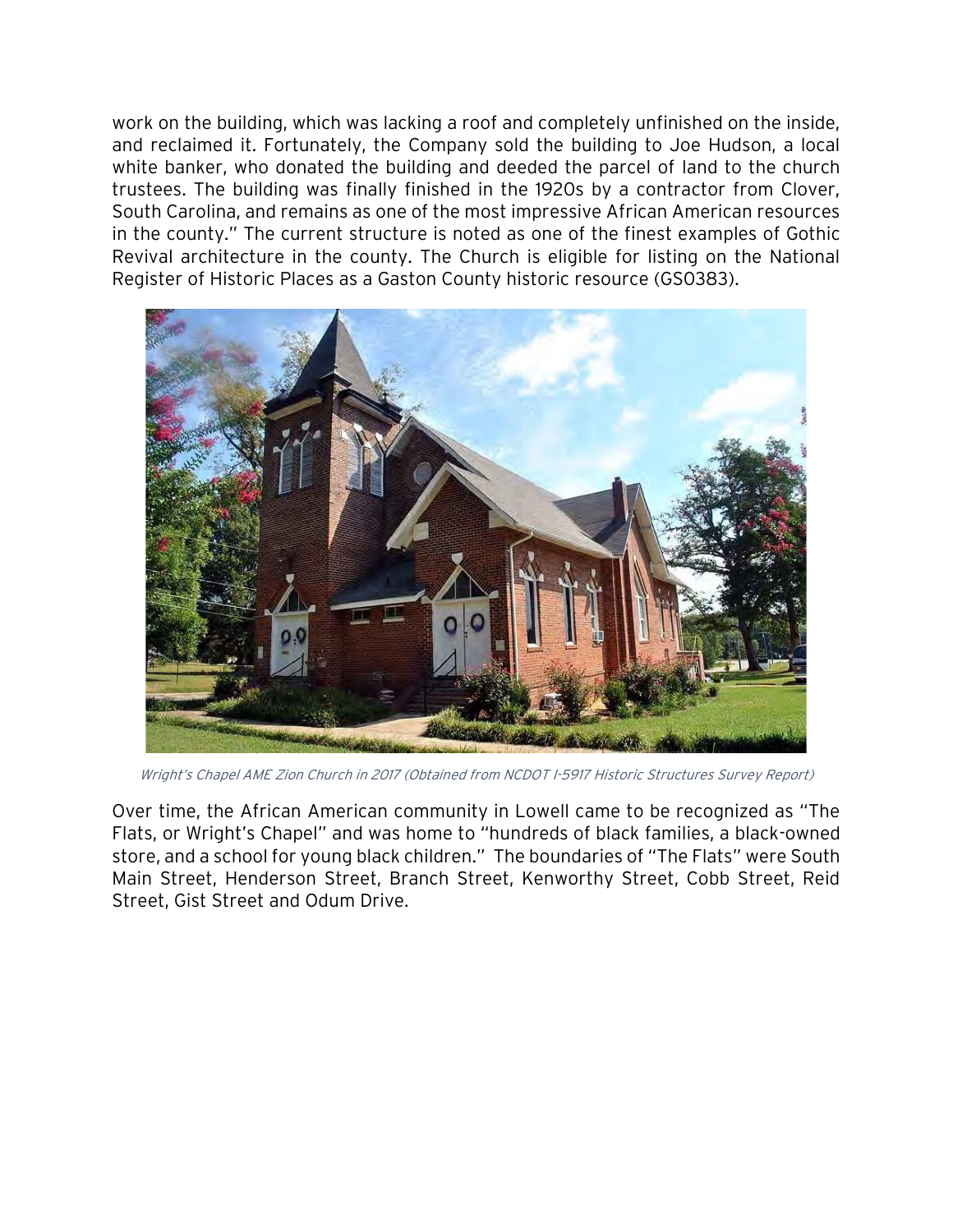

Map of The Flats with I-85 bisecting the community

Lowell's Wright's Chapel community replaced their two-room school with a three classroom school adjacent to their newly constructed church building as a direct result of grants provided by the Rosenwald Fund.

The growth and development of small-town churches and schools during the first half of the twentieth century reflected the overall success of the African American communities that supported them. A large number of residences within these communities, ranging from rows of identical rental housing (two and three-room shotgun houses, four-room pyramidal cottages, and Craftsman-inspired front-gable structures) to modest owner occupied one and one-and-a-half story bungalows, date from the period between World War I and World War II. Unlike many African American urban communities, class did not separate the small-town neighborhoods in Gaston County – working class and middle class African Americans, already segregated because of the color of their skin, seemed unwilling to divide their community further. Affluent white landowners who had owned the land that eventually gave way to the county's burgeoning small towns often constructed rows of rental housing and became landlords to working class African Americans. South Main Street in the small town of Lowell was transformed during the 1920s, when Joe Hudson, a white landowner and local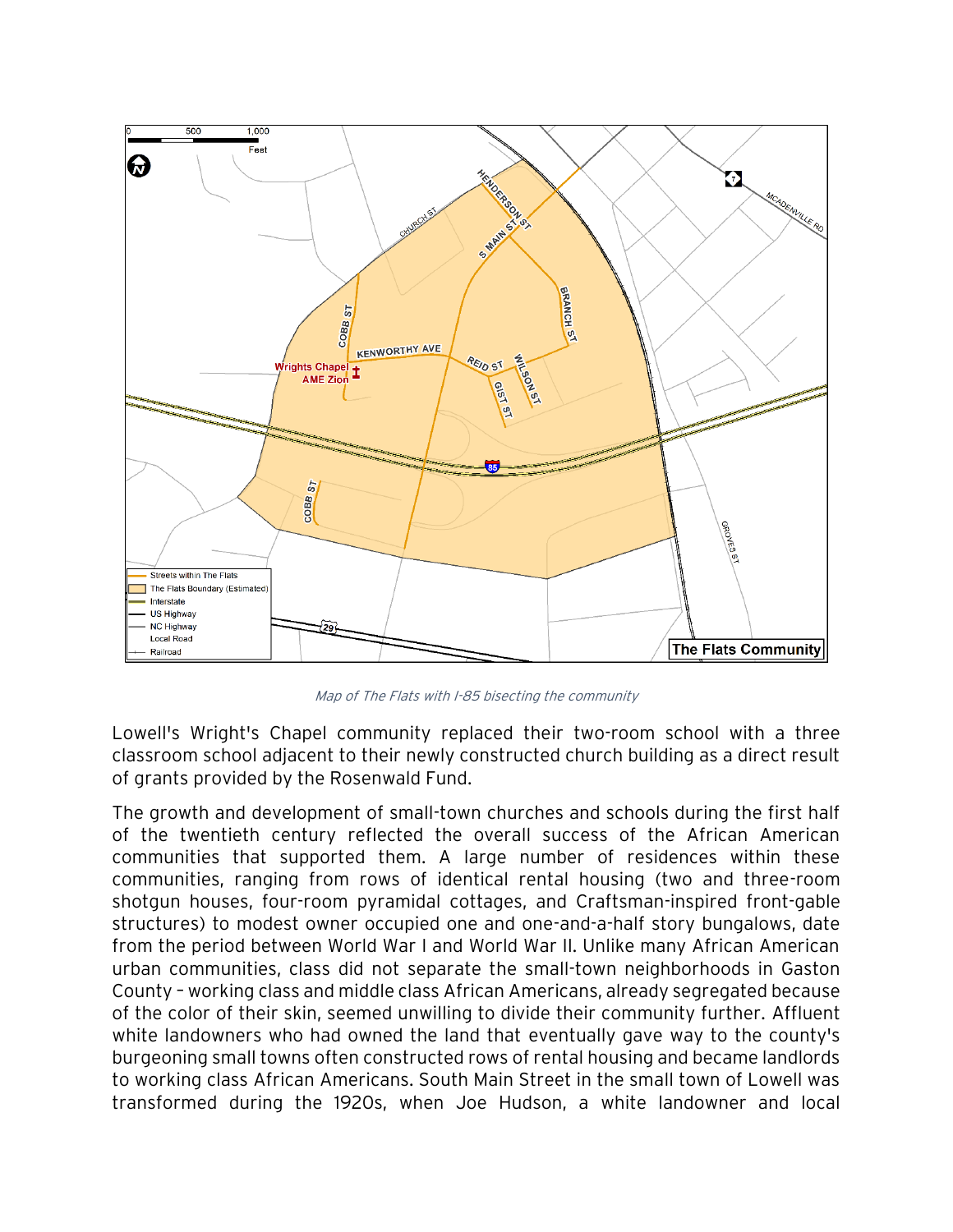businessman, erected a long stretch of identical front-gabled rental housing along the street. Hudson rented the houses to black families, who christened the grouping "Hudson Row." Families with the last names of Adams, Armstrong, Barrow, Beard, Benson, Brown, Butler, Cathey, Crawford, Currence, Davie, Dixon, Enloe, Fair, Foxx, Gardin, Garrison, Gillespie, Gingles, Glenn, Gist, Goode, Givens, Hall, Howard, Johnson, Johnsons, Keaton, Key, McKnight, Miller, Odum, Patterson, Paysuer, Pressley, Reid, Robbins, Roseboro, Seigle, Slade, Spencer, Steele, Stowe, Walker, Wilson, Williams, Williamson, Woods, and Worley lived in the area for many years.



South Main Street in the 1950 (Obtained from City of Lowell 2021)

When I-85 was constructed, based on NCDOT County roadmaps from 1962, it splintered "The Flats." While interstate construction has inevitable impacts, it is notable that the impact on The Flats was more severe than surrounding communities, even though Lowell was larger than many of them.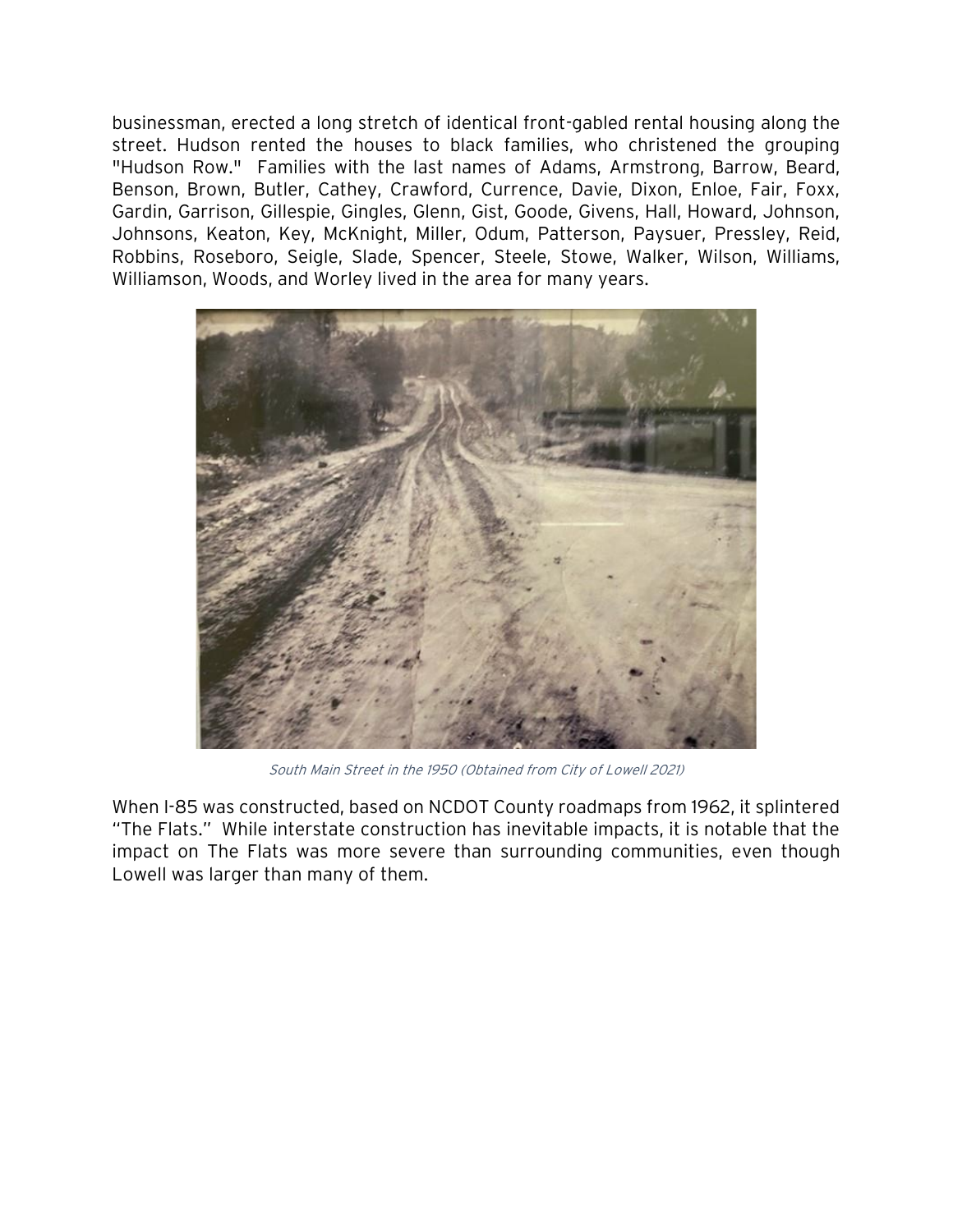

*NCDOT 1961 Gaston County Road Map (Obtained from NCDOT)*

The Flats had direct effects from the construction. I-85 was built just 500 feet south of Wright's Chapel A.M.E. Zion Church. Cobb Street was split by I-85 and Odum Drive was terminated. While South Main Street was not terminated, an access to I-85 was not initially provided, limiting any potential benefits of the facility to the community. Wright's Chapel as no longer readily accessible by foot to residents south of the new facility. The results of the construction can be seen below.



1956: S Main St and Groves St area before I-85 construction (Obtained from NCDOT Historical Aerial Imagery Index)



1968: S Main St and Groves St area after I-85 construction (Obtained from NCDOT Historical Aerial Imagery Index)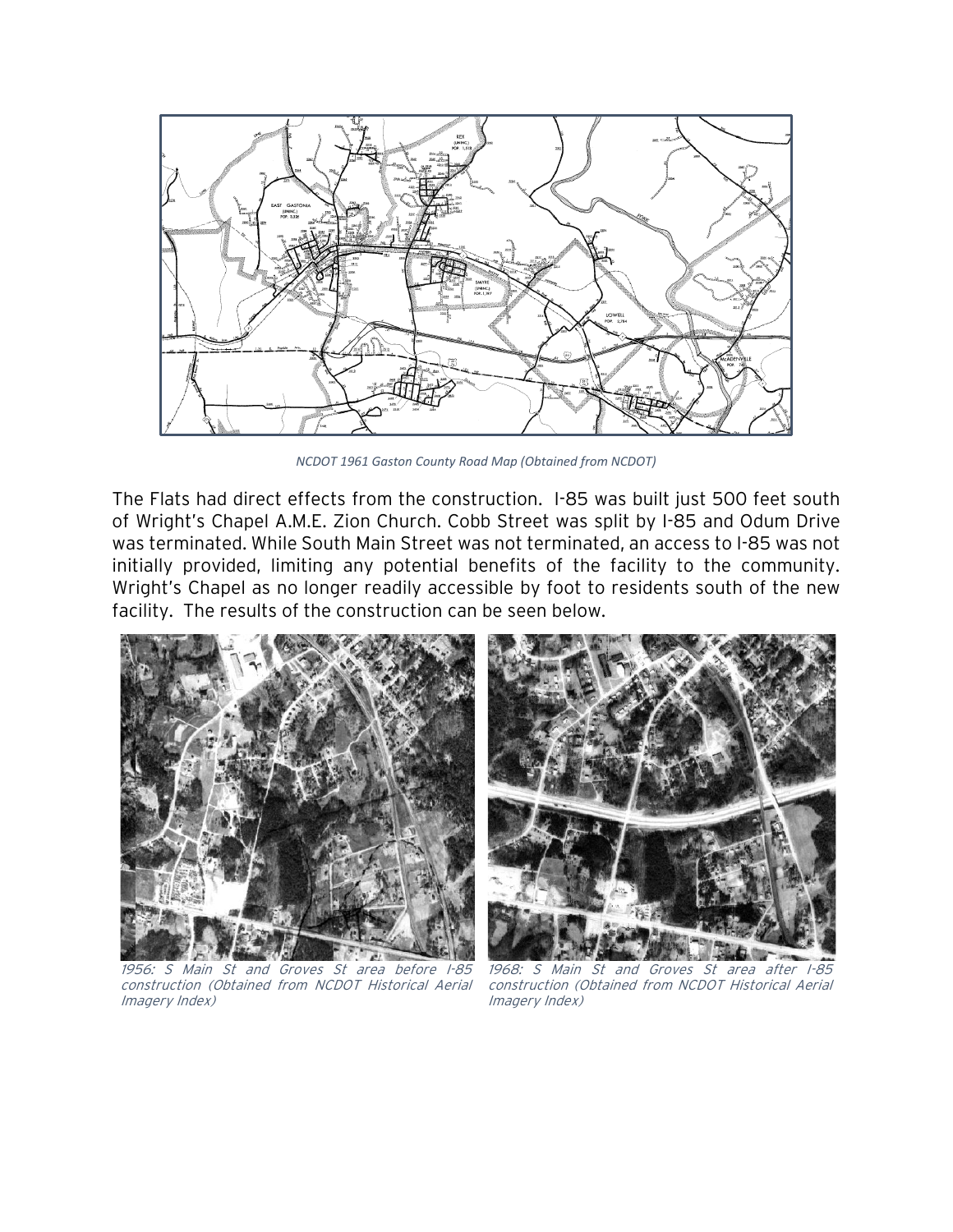While it is not possible to definitively correlate the construction of the Interstate to the decline of the African American community in Lowell, the decline is apparent from US Census data, as shown below.

| Demographics of White and African American Populations of Lowell |            |                      |                                    |
|------------------------------------------------------------------|------------|----------------------|------------------------------------|
| Year                                                             | Population | <b>Percent White</b> | <b>Percent African</b><br>American |
| 1950                                                             | 2312       | 87.3%                | 12.3%                              |
| 1960                                                             | 2784       | 88.1%                | 11.8%                              |
| 1970                                                             | 3122       | 89.0%                | 10.8%                              |
| 1980                                                             | 2917       | 90.8%                | 8.5%                               |
| 1990                                                             | 2704       | 91.8%                | 8.3%                               |
| 2000                                                             | 2662       | 91.4%                | 6.5%                               |
| 2010                                                             | 3526       | 85.9%                | 8.7%                               |
| 2018*                                                            | 3612       | 74.6%                | 15.9%                              |

Data downloaded from historic US Census records, except \* US Census Bureau, American Community Survey 5-year Estimates (2014-2018).

As shown above, the 1950 population of Lowell was 12 percent African American (note, African American is used in this application rather than the term used in historic census data). By 1980, Lowell's population was just over 8 percent African American, and by 2000, the number had declined to 6.5 percent. Census data from 2019 indicated that 19.6 percent of the current population of Lowell was below the poverty line, more than 1.5 times the rate of the Charlotte-Concord-Gastonia, NC-SC Metro area (11.5 percent).

The construction of I-85 was not the only impact to the community. In 1969, Gaston County sought to re-instate literacy tests for African American voters. The case reached the U.S. Supreme Court, which held on June, 2, 1969 that, the "Appellant's contentions that reregistration in 1962 was conducted fairly and impartially and that significant strides have been made in equalizing and integrating its school system do not refute the fact that, for many years, the County deprived its black citizens of the educational opportunities it granted its white citizens, and that "impartial" administration of the literacy test today would perpetuate those inequities in another form. Pp. 395 U. S. 296-297."

## Recent Efforts to Commemorate The Flats

In 1982, Wright's Chapel was featured prominently in the "History of African Methodist Episcopal Zion Churches in the Lincolnton District of the Western North Carolina Conference." Lowell City Councilman Thomas Gillespie, who grew up in The Flats was one of the leaders in 2019 of an effort to commemorate the community with an historic marker. The effort was successful and in 2020 the marker was constructed near Joe Hudson Park along Main Street; and can be easily seen by anyone driving into Lowell from the south.